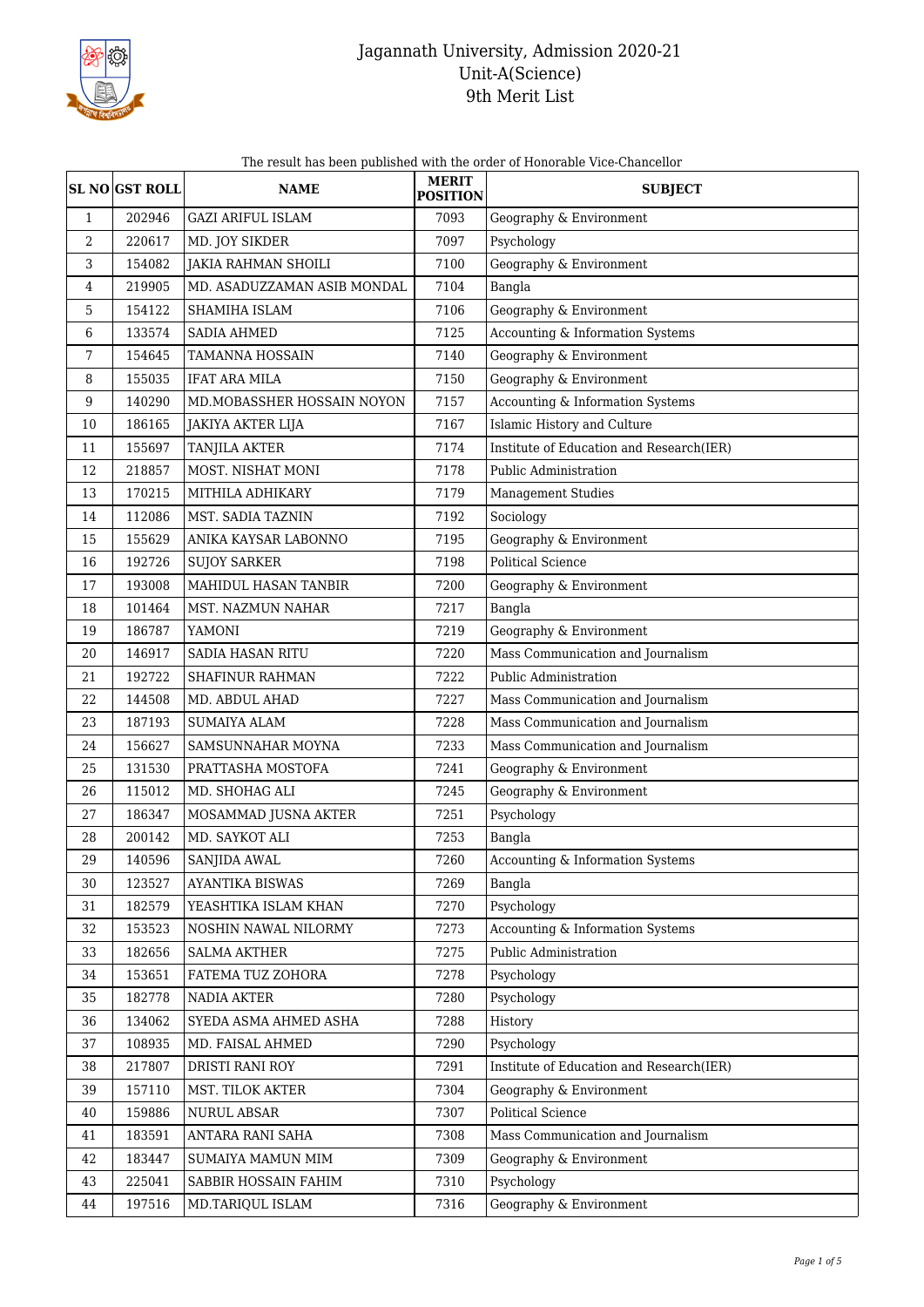

| 45 | 190378 | MANOB CHANDRA CHANDA      | 7317 | Psychology                               |
|----|--------|---------------------------|------|------------------------------------------|
| 46 | 219022 | MOST. AKHI AMIN JINNAT    | 7335 | Psychology                               |
| 47 | 155172 | <b>MASUMA AKTER</b>       | 7338 | Sociology                                |
| 48 | 191076 | MD ABU JUNAED             | 7339 | Geography & Environment                  |
| 49 | 155308 | RAISA HAQUE               | 7346 | Psychology                               |
| 50 | 177968 | ANAMIKA ISLAM             | 7348 | Geography & Environment                  |
| 51 | 131009 | JAHANARA AKTER            | 7360 | Institute of Education and Research(IER) |
| 52 | 155870 | <b>JOYA MONDAL</b>        | 7373 | Institute of Education and Research(IER) |
| 53 | 222361 | <b>EMAMUL MOLLA</b>       | 7374 | Bangla                                   |
| 54 | 200014 | JUNAIDUL MUSTAFA          | 7379 | <b>Political Science</b>                 |
| 55 | 193656 | <b>TASLIMA AKTHER</b>     | 7384 | Bangla                                   |
| 56 | 228024 | NAIMA AKTER RECHE         | 7386 | Geography & Environment                  |
| 57 | 155702 | TASNIM AZAD LAMIA         | 7387 | Accounting & Information Systems         |
| 58 | 174666 | SAJEEB MAZUMDER           | 7389 | Accounting & Information Systems         |
| 59 | 156078 | SAMIA ISLAM               | 7390 | <b>Management Studies</b>                |
| 60 | 189905 | SUMAIYA BINTA SADEK SANTO | 7395 | Geography & Environment                  |
| 61 | 157393 | REME AKTAR KAZOL          | 7416 | Psychology                               |
| 62 | 136427 | MD. RAKIBUL ISLAM SHUVO   | 7430 | Geography & Environment                  |
| 63 | 229611 | MD. ABDULLAH              | 7431 | Geography & Environment                  |
| 64 | 153044 | NAFISHA TABASSUM ANIKA    | 7441 | Accounting & Information Systems         |
| 65 | 182260 | <b>SABINA YASMIN</b>      | 7442 | Geography & Environment                  |
| 66 | 146251 | MEJBA AHMED MARUF         | 7448 | Geography & Environment                  |
| 67 | 216497 | TANJIM WADUD ESHIKA       | 7453 | Psychology                               |
| 68 | 156546 | AFIFA SADIA ANIKA         | 7469 | <b>Political Science</b>                 |
| 69 | 133934 | NAFESA BINTEE IQBAL       | 7473 | Geography & Environment                  |
| 70 | 130745 | MAHARON NASA MIM          | 7474 | Psychology                               |
| 71 | 181350 | REZAUL KARIM SIUM         | 7477 | Geography & Environment                  |
| 72 | 182800 | NURUN NAHAR SRABONI       | 7480 | Geography & Environment                  |
| 73 | 183034 | PRETY AHMED               | 7494 | Marketing                                |
| 74 | 217776 | MAYEESHA JANNAT ANANNA    | 7501 | <b>Management Studies</b>                |
| 75 | 133764 | MEHERIN AFROJ             | 7502 | Geography & Environment                  |
| 76 | 174023 | MEHRAB HOSSAIN            | 7503 | Marketing                                |
| 77 | 231287 | NADIRA AKTER LAILA        | 7504 | Political Science                        |
| 78 | 120464 | BISHNU RUDRA PAUL         | 7505 | Bangla                                   |
| 79 | 183230 | SUMAYA AKTER HABIBA       | 7506 | Geography & Environment                  |
| 80 | 172739 | JANNATUL NAIM             | 7507 | Marketing                                |
| 81 | 100343 | NADIRA FARJANA            | 7508 | Institute of Education and Research(IER) |
| 82 | 146368 | MD. TAZ WARUL MULK TAZ    | 7509 | Sociology                                |
| 83 | 165108 | AYNUNNAHAR EBEEN          | 7510 | Geography & Environment                  |
| 84 | 183210 | SNEHA AKTER YADA          | 7511 | Geography & Environment                  |
| 85 | 119842 | M. TAWHIDUL ISLAM TUHIN   | 7512 | <b>Management Studies</b>                |
| 86 | 139688 | MST. RUMPA KHATUN         | 7513 | Marketing                                |
| 87 | 103361 | <b>EASIN ARAFAT</b>       | 7514 | Marketing                                |
| 88 | 130614 | TANJUMA AKTER TISHA       | 7515 | Geography & Environment                  |
| 89 | 154234 | KASHPIA KABIR             | 7516 | Psychology                               |
| 90 | 124054 | SHEIKH NAVIN NAWAR        | 7517 | Anthropology                             |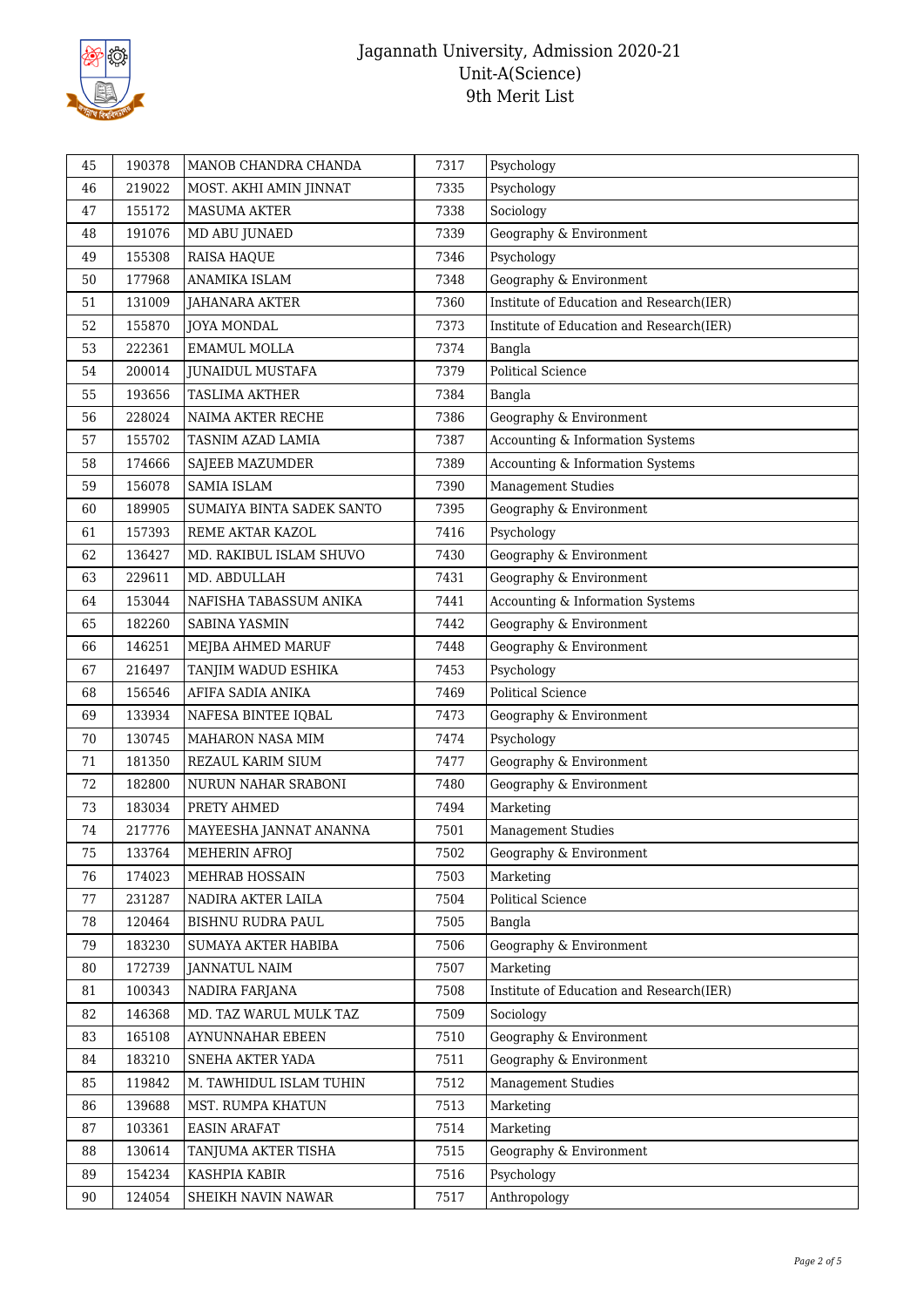

| 92<br>212772<br>7519<br>Psychology<br>BM.ISTIAK AHMED CHAMON<br>139755<br>7520<br>Geography & Environment<br>93<br>MEHEDI HASAN PRINCE<br>104292<br>7521<br>Geography & Environment<br>94<br>NAZMUL HASAN TOUFIQ<br>227138<br>7522<br>Geography & Environment<br>95<br>JANNATUL FERDAWSI<br>Geography & Environment<br>96<br>183546<br>TASNIM BINTE KABIR LEA<br>7523<br><b>Political Science</b><br>97<br>100361<br>FATEMA RAHMAN<br>7524<br>161239<br>7525<br>Psychology<br>98<br>HAKIM SHAH NAWAZ<br>Anthropology<br>99<br>203962<br><b>RUPA MONI</b><br>7526<br>Philosophy<br>100<br>222388<br>MD. RAWNOK JAMAN RAFSAN<br>7527<br>Geography & Environment<br>101<br>190047<br>MUHAMMAD ISHTIAQUE RAHMAN<br>7528<br>Marketing<br>102<br>139848<br>MD. TANBIR AHMED TALUKDAR<br>7529<br>Marketing<br>103<br>195592<br>7530<br>MD. MOHIMINUL ISLAM SABUJ<br>104<br>113101<br>7531<br><b>Management Studies</b><br>ABRAR HAMIM SRIZON<br>105<br>196013<br>7532<br><b>Management Studies</b><br>MD. ALIF HOSSAIN<br>152442<br>7533<br>Political Science<br>106<br>SHAHRIAR HOSSAIN<br>107<br>199144<br>7534<br><b>Political Science</b><br>HASIBUR RAHMAN MOLLAH<br>183648<br>7535<br>Psychology<br>108<br><b>SURIYA AKTER RIMI</b> | 91 | 183331 | <b>TASFIA TASNIM</b> | 7518 | Social Work |
|------------------------------------------------------------------------------------------------------------------------------------------------------------------------------------------------------------------------------------------------------------------------------------------------------------------------------------------------------------------------------------------------------------------------------------------------------------------------------------------------------------------------------------------------------------------------------------------------------------------------------------------------------------------------------------------------------------------------------------------------------------------------------------------------------------------------------------------------------------------------------------------------------------------------------------------------------------------------------------------------------------------------------------------------------------------------------------------------------------------------------------------------------------------------------------------------------------------------------------|----|--------|----------------------|------|-------------|
|                                                                                                                                                                                                                                                                                                                                                                                                                                                                                                                                                                                                                                                                                                                                                                                                                                                                                                                                                                                                                                                                                                                                                                                                                                    |    |        |                      |      |             |
|                                                                                                                                                                                                                                                                                                                                                                                                                                                                                                                                                                                                                                                                                                                                                                                                                                                                                                                                                                                                                                                                                                                                                                                                                                    |    |        |                      |      |             |
|                                                                                                                                                                                                                                                                                                                                                                                                                                                                                                                                                                                                                                                                                                                                                                                                                                                                                                                                                                                                                                                                                                                                                                                                                                    |    |        |                      |      |             |
|                                                                                                                                                                                                                                                                                                                                                                                                                                                                                                                                                                                                                                                                                                                                                                                                                                                                                                                                                                                                                                                                                                                                                                                                                                    |    |        |                      |      |             |
|                                                                                                                                                                                                                                                                                                                                                                                                                                                                                                                                                                                                                                                                                                                                                                                                                                                                                                                                                                                                                                                                                                                                                                                                                                    |    |        |                      |      |             |
|                                                                                                                                                                                                                                                                                                                                                                                                                                                                                                                                                                                                                                                                                                                                                                                                                                                                                                                                                                                                                                                                                                                                                                                                                                    |    |        |                      |      |             |
|                                                                                                                                                                                                                                                                                                                                                                                                                                                                                                                                                                                                                                                                                                                                                                                                                                                                                                                                                                                                                                                                                                                                                                                                                                    |    |        |                      |      |             |
|                                                                                                                                                                                                                                                                                                                                                                                                                                                                                                                                                                                                                                                                                                                                                                                                                                                                                                                                                                                                                                                                                                                                                                                                                                    |    |        |                      |      |             |
|                                                                                                                                                                                                                                                                                                                                                                                                                                                                                                                                                                                                                                                                                                                                                                                                                                                                                                                                                                                                                                                                                                                                                                                                                                    |    |        |                      |      |             |
|                                                                                                                                                                                                                                                                                                                                                                                                                                                                                                                                                                                                                                                                                                                                                                                                                                                                                                                                                                                                                                                                                                                                                                                                                                    |    |        |                      |      |             |
|                                                                                                                                                                                                                                                                                                                                                                                                                                                                                                                                                                                                                                                                                                                                                                                                                                                                                                                                                                                                                                                                                                                                                                                                                                    |    |        |                      |      |             |
|                                                                                                                                                                                                                                                                                                                                                                                                                                                                                                                                                                                                                                                                                                                                                                                                                                                                                                                                                                                                                                                                                                                                                                                                                                    |    |        |                      |      |             |
|                                                                                                                                                                                                                                                                                                                                                                                                                                                                                                                                                                                                                                                                                                                                                                                                                                                                                                                                                                                                                                                                                                                                                                                                                                    |    |        |                      |      |             |
|                                                                                                                                                                                                                                                                                                                                                                                                                                                                                                                                                                                                                                                                                                                                                                                                                                                                                                                                                                                                                                                                                                                                                                                                                                    |    |        |                      |      |             |
|                                                                                                                                                                                                                                                                                                                                                                                                                                                                                                                                                                                                                                                                                                                                                                                                                                                                                                                                                                                                                                                                                                                                                                                                                                    |    |        |                      |      |             |
|                                                                                                                                                                                                                                                                                                                                                                                                                                                                                                                                                                                                                                                                                                                                                                                                                                                                                                                                                                                                                                                                                                                                                                                                                                    |    |        |                      |      |             |
|                                                                                                                                                                                                                                                                                                                                                                                                                                                                                                                                                                                                                                                                                                                                                                                                                                                                                                                                                                                                                                                                                                                                                                                                                                    |    |        |                      |      |             |
| 109<br>176256<br>Psychology<br>SAIMUM AHMED<br>7536                                                                                                                                                                                                                                                                                                                                                                                                                                                                                                                                                                                                                                                                                                                                                                                                                                                                                                                                                                                                                                                                                                                                                                                |    |        |                      |      |             |
| Institute of Education and Research(IER)<br>110<br>165883<br>ISHRAT JAHAN MITU<br>7537                                                                                                                                                                                                                                                                                                                                                                                                                                                                                                                                                                                                                                                                                                                                                                                                                                                                                                                                                                                                                                                                                                                                             |    |        |                      |      |             |
| 111<br>133886<br>MST. SAMIA AFRIN RUNI<br>7538<br>Psychology                                                                                                                                                                                                                                                                                                                                                                                                                                                                                                                                                                                                                                                                                                                                                                                                                                                                                                                                                                                                                                                                                                                                                                       |    |        |                      |      |             |
| 112<br>222303<br>7539<br>Psychology<br>MD. HABIBUL BASHIR                                                                                                                                                                                                                                                                                                                                                                                                                                                                                                                                                                                                                                                                                                                                                                                                                                                                                                                                                                                                                                                                                                                                                                          |    |        |                      |      |             |
| Sociology<br>113<br>137137<br>MD. ASIF IQBAL<br>7540                                                                                                                                                                                                                                                                                                                                                                                                                                                                                                                                                                                                                                                                                                                                                                                                                                                                                                                                                                                                                                                                                                                                                                               |    |        |                      |      |             |
| MD. MARUFUL ISLAM<br><b>Management Studies</b><br>114<br>195595<br>7541                                                                                                                                                                                                                                                                                                                                                                                                                                                                                                                                                                                                                                                                                                                                                                                                                                                                                                                                                                                                                                                                                                                                                            |    |        |                      |      |             |
| Psychology<br>199054<br>MD. MEHEDI HASAN SOHAG<br>7542<br>115                                                                                                                                                                                                                                                                                                                                                                                                                                                                                                                                                                                                                                                                                                                                                                                                                                                                                                                                                                                                                                                                                                                                                                      |    |        |                      |      |             |
| 128590<br>7543<br>Psychology<br>116<br>MD. SHAKIRUL HASAN SIUM                                                                                                                                                                                                                                                                                                                                                                                                                                                                                                                                                                                                                                                                                                                                                                                                                                                                                                                                                                                                                                                                                                                                                                     |    |        |                      |      |             |
| 117<br>154628<br>Psychology<br>ISMOTH JAHAN<br>7544                                                                                                                                                                                                                                                                                                                                                                                                                                                                                                                                                                                                                                                                                                                                                                                                                                                                                                                                                                                                                                                                                                                                                                                |    |        |                      |      |             |
| 118<br>Sociology<br>140041<br>SHAH MD. RAIAN<br>7545                                                                                                                                                                                                                                                                                                                                                                                                                                                                                                                                                                                                                                                                                                                                                                                                                                                                                                                                                                                                                                                                                                                                                                               |    |        |                      |      |             |
| 119<br>154740<br>7546<br>Psychology<br>RUBAYET JAHAN NUHA                                                                                                                                                                                                                                                                                                                                                                                                                                                                                                                                                                                                                                                                                                                                                                                                                                                                                                                                                                                                                                                                                                                                                                          |    |        |                      |      |             |
| 120<br>Philosophy<br>130759<br>MARUFA AKTER LIZA<br>7547                                                                                                                                                                                                                                                                                                                                                                                                                                                                                                                                                                                                                                                                                                                                                                                                                                                                                                                                                                                                                                                                                                                                                                           |    |        |                      |      |             |
| 121<br>140111<br>MD. BAYZID BOSTAMI<br>7548<br>Psychology                                                                                                                                                                                                                                                                                                                                                                                                                                                                                                                                                                                                                                                                                                                                                                                                                                                                                                                                                                                                                                                                                                                                                                          |    |        |                      |      |             |
| 122<br>204200<br>TAHASIN HAQUE<br>7549<br>Psychology                                                                                                                                                                                                                                                                                                                                                                                                                                                                                                                                                                                                                                                                                                                                                                                                                                                                                                                                                                                                                                                                                                                                                                               |    |        |                      |      |             |
| Islamic History and Culture<br>157314<br>SUMAIYA TAWASSUM<br>7550<br>123                                                                                                                                                                                                                                                                                                                                                                                                                                                                                                                                                                                                                                                                                                                                                                                                                                                                                                                                                                                                                                                                                                                                                           |    |        |                      |      |             |
| Institute of Education and Research(IER)<br>124<br>103795<br>CHINMOY DEBNATH ABIR<br>7551                                                                                                                                                                                                                                                                                                                                                                                                                                                                                                                                                                                                                                                                                                                                                                                                                                                                                                                                                                                                                                                                                                                                          |    |        |                      |      |             |
| 125<br>103907<br>MUHAMMED RAKIB<br>7552<br>Psychology                                                                                                                                                                                                                                                                                                                                                                                                                                                                                                                                                                                                                                                                                                                                                                                                                                                                                                                                                                                                                                                                                                                                                                              |    |        |                      |      |             |
| 126<br>131853<br><b>SULTANA AKTER</b><br>7553<br>Islamic History and Culture                                                                                                                                                                                                                                                                                                                                                                                                                                                                                                                                                                                                                                                                                                                                                                                                                                                                                                                                                                                                                                                                                                                                                       |    |        |                      |      |             |
| 127<br>193460<br>7554<br><b>Management Studies</b><br>SABINA AFRUJ MILY                                                                                                                                                                                                                                                                                                                                                                                                                                                                                                                                                                                                                                                                                                                                                                                                                                                                                                                                                                                                                                                                                                                                                            |    |        |                      |      |             |
| 128<br>103953<br>KABIR HOSSEN<br>7555<br>Anthropology                                                                                                                                                                                                                                                                                                                                                                                                                                                                                                                                                                                                                                                                                                                                                                                                                                                                                                                                                                                                                                                                                                                                                                              |    |        |                      |      |             |
| 129<br>114024<br>Psychology<br><b>IMTIAZ AKIB TOROFDER</b><br>7556                                                                                                                                                                                                                                                                                                                                                                                                                                                                                                                                                                                                                                                                                                                                                                                                                                                                                                                                                                                                                                                                                                                                                                 |    |        |                      |      |             |
| 190797<br>MD. ISTIAK SADMAN<br>7557<br>Psychology<br>130                                                                                                                                                                                                                                                                                                                                                                                                                                                                                                                                                                                                                                                                                                                                                                                                                                                                                                                                                                                                                                                                                                                                                                           |    |        |                      |      |             |
| 131<br>128801<br>SHARIF UDDIN BAHAR<br>7558<br>Psychology                                                                                                                                                                                                                                                                                                                                                                                                                                                                                                                                                                                                                                                                                                                                                                                                                                                                                                                                                                                                                                                                                                                                                                          |    |        |                      |      |             |
| 132<br>155039<br><b>JARIN TASNIM</b><br>7559<br>Psychology                                                                                                                                                                                                                                                                                                                                                                                                                                                                                                                                                                                                                                                                                                                                                                                                                                                                                                                                                                                                                                                                                                                                                                         |    |        |                      |      |             |
| 133<br>184285<br>SHARMIN SULTANA SHORNA<br>7560<br>Psychology                                                                                                                                                                                                                                                                                                                                                                                                                                                                                                                                                                                                                                                                                                                                                                                                                                                                                                                                                                                                                                                                                                                                                                      |    |        |                      |      |             |
| 154953<br>Psychology<br>134<br>YEASMIN AKTER BITHI<br>7561                                                                                                                                                                                                                                                                                                                                                                                                                                                                                                                                                                                                                                                                                                                                                                                                                                                                                                                                                                                                                                                                                                                                                                         |    |        |                      |      |             |
| 124521<br>7562<br>135<br>SIRAJUM MUNIRA RAFA<br>Psychology                                                                                                                                                                                                                                                                                                                                                                                                                                                                                                                                                                                                                                                                                                                                                                                                                                                                                                                                                                                                                                                                                                                                                                         |    |        |                      |      |             |
| 136<br>161759<br>NAEEM - UL - ARAF<br>7563<br><b>Management Studies</b>                                                                                                                                                                                                                                                                                                                                                                                                                                                                                                                                                                                                                                                                                                                                                                                                                                                                                                                                                                                                                                                                                                                                                            |    |        |                      |      |             |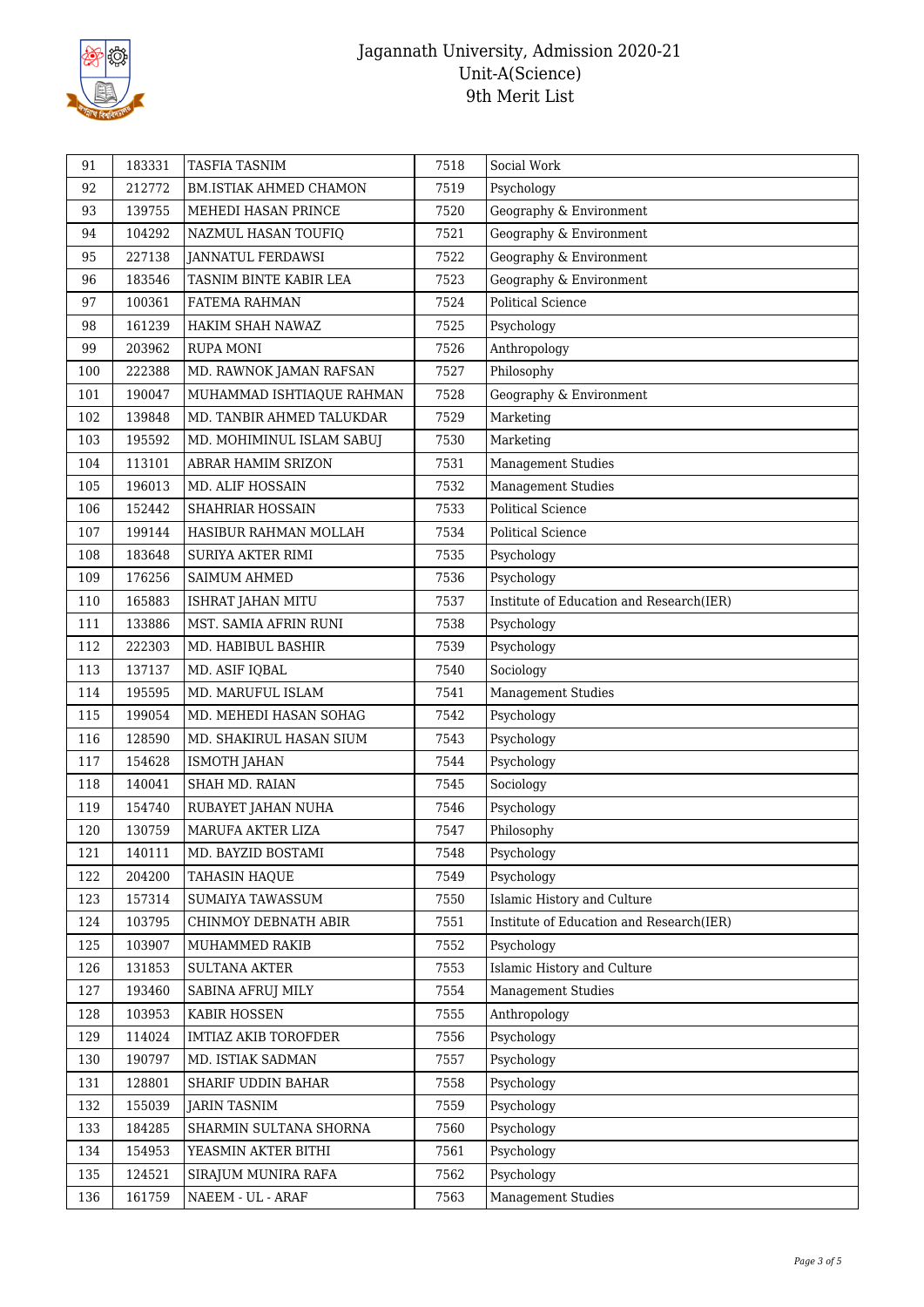

| 138<br>164930<br>7565<br>Psychology<br><b>SHAMIMA KHATUN</b><br>139<br>179077<br><b>CHAITY SAHA</b><br>Psychology<br>7566<br>140<br>209427<br>SHALLBONY BISWAS<br>7567<br>Psychology<br><b>Management Studies</b><br>219105<br>7568<br>141<br>NISHAT SURAIYA MRITTIKA<br>142<br>100756<br>7569<br>History<br>SHABIHA SULTANA<br><b>Management Studies</b><br>143<br>204374<br>MST. IREEN SULTANA<br>7570<br>193588<br>Management Studies<br>144<br>7571<br>MST. NUSRAT JAHAN EVA<br>145<br>200335<br>MD. JOHIR UDDIN<br>7572<br>Psychology<br>Psychology<br>146<br>191291<br>MD. RAIHANUL HASAN<br>7573<br>147<br>155231<br>RUBYATUL JANNAT<br>7574<br>Psychology<br>148379<br>Psychology<br>148<br>MD. MORSALIN SARKER<br>7575<br>149<br>120160<br>Sociology<br>TASNIK HASAN UZZOL<br>7576<br>150<br>101371<br>PADMA TALUKDER BORSHA<br>7577<br>History<br>Psychology<br>151<br>155316<br><b>SAHANA JARIN</b><br>7578<br>152<br>166292<br>MST. SHIRIN AKTER<br>7579<br>Psychology<br>153<br>169667<br>7580<br>Psychology<br>ABDULLAH AL NOMAN<br>154<br>225376<br>7581<br>Psychology<br><b>FARDIN BIN MONIR</b><br>Islamic History and Culture<br>155<br>7582<br>191671<br>SHIHAB AHMAD<br>112396<br>Psychology<br>156<br><b>TABASSUM KHANOM</b><br>7583<br>193677<br>157<br>SUMAIYA AKTER KARIMA<br>7584<br>Institute of Modern Language(IML)<br>Social Work<br>158<br>104369<br>ESHRAK AHAMMED<br>7585<br>159<br>210967<br>AL SHAHARIAR APPON<br>7586<br>Sociology<br>160<br>165326<br>7587<br>MST. SHORMILI AKTAR<br>Institute of Modern Language(IML)<br>Philosophy<br>161<br>191830<br>7588<br>RAFIYAT REZA SHIRAJY<br>Sociology<br>162<br>220339<br>SHERAJUM MUNIRA SUROVE<br>7589<br>163<br>179951<br>ARGHYA CHAKRABORTY<br>7590<br>Institute of Modern Language(IML)<br>164<br>204605<br>RAISHA MALIATH<br>History<br>7591<br>129116<br>165<br>MD. RAKIBUL ISLAM<br>7592<br>Anthropology<br>Sociology<br>166<br>195116<br><b>BARSHA SUTRADHAR</b><br>7593<br>167<br>204631<br>RIMKATUL RASHED ATHOY<br>7594<br>Social Work<br>194394<br>MYMONA SULTANA<br>7595<br>168<br>History<br>169<br>121004<br><b>BIRAJ PAUL</b><br>7596<br>History<br>170<br>210595<br>MD. NAYMUR ISLAM<br>7597<br>Philosophy<br>171<br>116420<br>MD. AKASH SHEIKH<br>7598<br>Institute of Modern Language(IML)<br>172<br>215134<br>SAMIYA ISLAM<br>7599<br>Sociology<br>192440<br>RUDRO DEV NATH<br>7600<br>Anthropology<br>173<br>174<br>179302<br>7601<br>Institute of Modern Language(IML)<br>MONIFA JAHAN<br>131611<br>ASKIA AFRIN SHAOUN<br>175<br>7602<br>History<br>176<br>141303<br>PUJA KARMAKAR<br>7603<br>History<br>194568<br>TANZINA AKTER<br>7604<br>177<br>History<br>194113<br><b>JANNATUL FERDAUS</b><br>7605<br>178<br>Institute of Modern Language(IML)<br>185814<br>MALIHA RAHMAN MOON<br>7606<br>Anthropology<br>179<br>199471<br>7607<br><b>Islamic Studies</b><br>180<br>MD. ROKIBUL HASAN BHUIYAN<br>181<br>151120<br><b>MAHIA AKTER</b><br>7608<br>Institute of Modern Language(IML)<br>182<br>104111<br>7609<br>Social Work<br>SANZIDA ZAMAN OAISHEE | 137 | 150563 | MD. ARAFAT | 7564 | Psychology |
|-----------------------------------------------------------------------------------------------------------------------------------------------------------------------------------------------------------------------------------------------------------------------------------------------------------------------------------------------------------------------------------------------------------------------------------------------------------------------------------------------------------------------------------------------------------------------------------------------------------------------------------------------------------------------------------------------------------------------------------------------------------------------------------------------------------------------------------------------------------------------------------------------------------------------------------------------------------------------------------------------------------------------------------------------------------------------------------------------------------------------------------------------------------------------------------------------------------------------------------------------------------------------------------------------------------------------------------------------------------------------------------------------------------------------------------------------------------------------------------------------------------------------------------------------------------------------------------------------------------------------------------------------------------------------------------------------------------------------------------------------------------------------------------------------------------------------------------------------------------------------------------------------------------------------------------------------------------------------------------------------------------------------------------------------------------------------------------------------------------------------------------------------------------------------------------------------------------------------------------------------------------------------------------------------------------------------------------------------------------------------------------------------------------------------------------------------------------------------------------------------------------------------------------------------------------------------------------------------------------------------------------------------------------------------------------------------------------------------------------------------------------------------------------------------------------------------------------------------------------------------------------------------------------------------------------------------------------------------------------------------------------------------------------------------------------------|-----|--------|------------|------|------------|
|                                                                                                                                                                                                                                                                                                                                                                                                                                                                                                                                                                                                                                                                                                                                                                                                                                                                                                                                                                                                                                                                                                                                                                                                                                                                                                                                                                                                                                                                                                                                                                                                                                                                                                                                                                                                                                                                                                                                                                                                                                                                                                                                                                                                                                                                                                                                                                                                                                                                                                                                                                                                                                                                                                                                                                                                                                                                                                                                                                                                                                                                 |     |        |            |      |            |
|                                                                                                                                                                                                                                                                                                                                                                                                                                                                                                                                                                                                                                                                                                                                                                                                                                                                                                                                                                                                                                                                                                                                                                                                                                                                                                                                                                                                                                                                                                                                                                                                                                                                                                                                                                                                                                                                                                                                                                                                                                                                                                                                                                                                                                                                                                                                                                                                                                                                                                                                                                                                                                                                                                                                                                                                                                                                                                                                                                                                                                                                 |     |        |            |      |            |
|                                                                                                                                                                                                                                                                                                                                                                                                                                                                                                                                                                                                                                                                                                                                                                                                                                                                                                                                                                                                                                                                                                                                                                                                                                                                                                                                                                                                                                                                                                                                                                                                                                                                                                                                                                                                                                                                                                                                                                                                                                                                                                                                                                                                                                                                                                                                                                                                                                                                                                                                                                                                                                                                                                                                                                                                                                                                                                                                                                                                                                                                 |     |        |            |      |            |
|                                                                                                                                                                                                                                                                                                                                                                                                                                                                                                                                                                                                                                                                                                                                                                                                                                                                                                                                                                                                                                                                                                                                                                                                                                                                                                                                                                                                                                                                                                                                                                                                                                                                                                                                                                                                                                                                                                                                                                                                                                                                                                                                                                                                                                                                                                                                                                                                                                                                                                                                                                                                                                                                                                                                                                                                                                                                                                                                                                                                                                                                 |     |        |            |      |            |
|                                                                                                                                                                                                                                                                                                                                                                                                                                                                                                                                                                                                                                                                                                                                                                                                                                                                                                                                                                                                                                                                                                                                                                                                                                                                                                                                                                                                                                                                                                                                                                                                                                                                                                                                                                                                                                                                                                                                                                                                                                                                                                                                                                                                                                                                                                                                                                                                                                                                                                                                                                                                                                                                                                                                                                                                                                                                                                                                                                                                                                                                 |     |        |            |      |            |
|                                                                                                                                                                                                                                                                                                                                                                                                                                                                                                                                                                                                                                                                                                                                                                                                                                                                                                                                                                                                                                                                                                                                                                                                                                                                                                                                                                                                                                                                                                                                                                                                                                                                                                                                                                                                                                                                                                                                                                                                                                                                                                                                                                                                                                                                                                                                                                                                                                                                                                                                                                                                                                                                                                                                                                                                                                                                                                                                                                                                                                                                 |     |        |            |      |            |
|                                                                                                                                                                                                                                                                                                                                                                                                                                                                                                                                                                                                                                                                                                                                                                                                                                                                                                                                                                                                                                                                                                                                                                                                                                                                                                                                                                                                                                                                                                                                                                                                                                                                                                                                                                                                                                                                                                                                                                                                                                                                                                                                                                                                                                                                                                                                                                                                                                                                                                                                                                                                                                                                                                                                                                                                                                                                                                                                                                                                                                                                 |     |        |            |      |            |
|                                                                                                                                                                                                                                                                                                                                                                                                                                                                                                                                                                                                                                                                                                                                                                                                                                                                                                                                                                                                                                                                                                                                                                                                                                                                                                                                                                                                                                                                                                                                                                                                                                                                                                                                                                                                                                                                                                                                                                                                                                                                                                                                                                                                                                                                                                                                                                                                                                                                                                                                                                                                                                                                                                                                                                                                                                                                                                                                                                                                                                                                 |     |        |            |      |            |
|                                                                                                                                                                                                                                                                                                                                                                                                                                                                                                                                                                                                                                                                                                                                                                                                                                                                                                                                                                                                                                                                                                                                                                                                                                                                                                                                                                                                                                                                                                                                                                                                                                                                                                                                                                                                                                                                                                                                                                                                                                                                                                                                                                                                                                                                                                                                                                                                                                                                                                                                                                                                                                                                                                                                                                                                                                                                                                                                                                                                                                                                 |     |        |            |      |            |
|                                                                                                                                                                                                                                                                                                                                                                                                                                                                                                                                                                                                                                                                                                                                                                                                                                                                                                                                                                                                                                                                                                                                                                                                                                                                                                                                                                                                                                                                                                                                                                                                                                                                                                                                                                                                                                                                                                                                                                                                                                                                                                                                                                                                                                                                                                                                                                                                                                                                                                                                                                                                                                                                                                                                                                                                                                                                                                                                                                                                                                                                 |     |        |            |      |            |
|                                                                                                                                                                                                                                                                                                                                                                                                                                                                                                                                                                                                                                                                                                                                                                                                                                                                                                                                                                                                                                                                                                                                                                                                                                                                                                                                                                                                                                                                                                                                                                                                                                                                                                                                                                                                                                                                                                                                                                                                                                                                                                                                                                                                                                                                                                                                                                                                                                                                                                                                                                                                                                                                                                                                                                                                                                                                                                                                                                                                                                                                 |     |        |            |      |            |
|                                                                                                                                                                                                                                                                                                                                                                                                                                                                                                                                                                                                                                                                                                                                                                                                                                                                                                                                                                                                                                                                                                                                                                                                                                                                                                                                                                                                                                                                                                                                                                                                                                                                                                                                                                                                                                                                                                                                                                                                                                                                                                                                                                                                                                                                                                                                                                                                                                                                                                                                                                                                                                                                                                                                                                                                                                                                                                                                                                                                                                                                 |     |        |            |      |            |
|                                                                                                                                                                                                                                                                                                                                                                                                                                                                                                                                                                                                                                                                                                                                                                                                                                                                                                                                                                                                                                                                                                                                                                                                                                                                                                                                                                                                                                                                                                                                                                                                                                                                                                                                                                                                                                                                                                                                                                                                                                                                                                                                                                                                                                                                                                                                                                                                                                                                                                                                                                                                                                                                                                                                                                                                                                                                                                                                                                                                                                                                 |     |        |            |      |            |
|                                                                                                                                                                                                                                                                                                                                                                                                                                                                                                                                                                                                                                                                                                                                                                                                                                                                                                                                                                                                                                                                                                                                                                                                                                                                                                                                                                                                                                                                                                                                                                                                                                                                                                                                                                                                                                                                                                                                                                                                                                                                                                                                                                                                                                                                                                                                                                                                                                                                                                                                                                                                                                                                                                                                                                                                                                                                                                                                                                                                                                                                 |     |        |            |      |            |
|                                                                                                                                                                                                                                                                                                                                                                                                                                                                                                                                                                                                                                                                                                                                                                                                                                                                                                                                                                                                                                                                                                                                                                                                                                                                                                                                                                                                                                                                                                                                                                                                                                                                                                                                                                                                                                                                                                                                                                                                                                                                                                                                                                                                                                                                                                                                                                                                                                                                                                                                                                                                                                                                                                                                                                                                                                                                                                                                                                                                                                                                 |     |        |            |      |            |
|                                                                                                                                                                                                                                                                                                                                                                                                                                                                                                                                                                                                                                                                                                                                                                                                                                                                                                                                                                                                                                                                                                                                                                                                                                                                                                                                                                                                                                                                                                                                                                                                                                                                                                                                                                                                                                                                                                                                                                                                                                                                                                                                                                                                                                                                                                                                                                                                                                                                                                                                                                                                                                                                                                                                                                                                                                                                                                                                                                                                                                                                 |     |        |            |      |            |
|                                                                                                                                                                                                                                                                                                                                                                                                                                                                                                                                                                                                                                                                                                                                                                                                                                                                                                                                                                                                                                                                                                                                                                                                                                                                                                                                                                                                                                                                                                                                                                                                                                                                                                                                                                                                                                                                                                                                                                                                                                                                                                                                                                                                                                                                                                                                                                                                                                                                                                                                                                                                                                                                                                                                                                                                                                                                                                                                                                                                                                                                 |     |        |            |      |            |
|                                                                                                                                                                                                                                                                                                                                                                                                                                                                                                                                                                                                                                                                                                                                                                                                                                                                                                                                                                                                                                                                                                                                                                                                                                                                                                                                                                                                                                                                                                                                                                                                                                                                                                                                                                                                                                                                                                                                                                                                                                                                                                                                                                                                                                                                                                                                                                                                                                                                                                                                                                                                                                                                                                                                                                                                                                                                                                                                                                                                                                                                 |     |        |            |      |            |
|                                                                                                                                                                                                                                                                                                                                                                                                                                                                                                                                                                                                                                                                                                                                                                                                                                                                                                                                                                                                                                                                                                                                                                                                                                                                                                                                                                                                                                                                                                                                                                                                                                                                                                                                                                                                                                                                                                                                                                                                                                                                                                                                                                                                                                                                                                                                                                                                                                                                                                                                                                                                                                                                                                                                                                                                                                                                                                                                                                                                                                                                 |     |        |            |      |            |
|                                                                                                                                                                                                                                                                                                                                                                                                                                                                                                                                                                                                                                                                                                                                                                                                                                                                                                                                                                                                                                                                                                                                                                                                                                                                                                                                                                                                                                                                                                                                                                                                                                                                                                                                                                                                                                                                                                                                                                                                                                                                                                                                                                                                                                                                                                                                                                                                                                                                                                                                                                                                                                                                                                                                                                                                                                                                                                                                                                                                                                                                 |     |        |            |      |            |
|                                                                                                                                                                                                                                                                                                                                                                                                                                                                                                                                                                                                                                                                                                                                                                                                                                                                                                                                                                                                                                                                                                                                                                                                                                                                                                                                                                                                                                                                                                                                                                                                                                                                                                                                                                                                                                                                                                                                                                                                                                                                                                                                                                                                                                                                                                                                                                                                                                                                                                                                                                                                                                                                                                                                                                                                                                                                                                                                                                                                                                                                 |     |        |            |      |            |
|                                                                                                                                                                                                                                                                                                                                                                                                                                                                                                                                                                                                                                                                                                                                                                                                                                                                                                                                                                                                                                                                                                                                                                                                                                                                                                                                                                                                                                                                                                                                                                                                                                                                                                                                                                                                                                                                                                                                                                                                                                                                                                                                                                                                                                                                                                                                                                                                                                                                                                                                                                                                                                                                                                                                                                                                                                                                                                                                                                                                                                                                 |     |        |            |      |            |
|                                                                                                                                                                                                                                                                                                                                                                                                                                                                                                                                                                                                                                                                                                                                                                                                                                                                                                                                                                                                                                                                                                                                                                                                                                                                                                                                                                                                                                                                                                                                                                                                                                                                                                                                                                                                                                                                                                                                                                                                                                                                                                                                                                                                                                                                                                                                                                                                                                                                                                                                                                                                                                                                                                                                                                                                                                                                                                                                                                                                                                                                 |     |        |            |      |            |
|                                                                                                                                                                                                                                                                                                                                                                                                                                                                                                                                                                                                                                                                                                                                                                                                                                                                                                                                                                                                                                                                                                                                                                                                                                                                                                                                                                                                                                                                                                                                                                                                                                                                                                                                                                                                                                                                                                                                                                                                                                                                                                                                                                                                                                                                                                                                                                                                                                                                                                                                                                                                                                                                                                                                                                                                                                                                                                                                                                                                                                                                 |     |        |            |      |            |
|                                                                                                                                                                                                                                                                                                                                                                                                                                                                                                                                                                                                                                                                                                                                                                                                                                                                                                                                                                                                                                                                                                                                                                                                                                                                                                                                                                                                                                                                                                                                                                                                                                                                                                                                                                                                                                                                                                                                                                                                                                                                                                                                                                                                                                                                                                                                                                                                                                                                                                                                                                                                                                                                                                                                                                                                                                                                                                                                                                                                                                                                 |     |        |            |      |            |
|                                                                                                                                                                                                                                                                                                                                                                                                                                                                                                                                                                                                                                                                                                                                                                                                                                                                                                                                                                                                                                                                                                                                                                                                                                                                                                                                                                                                                                                                                                                                                                                                                                                                                                                                                                                                                                                                                                                                                                                                                                                                                                                                                                                                                                                                                                                                                                                                                                                                                                                                                                                                                                                                                                                                                                                                                                                                                                                                                                                                                                                                 |     |        |            |      |            |
|                                                                                                                                                                                                                                                                                                                                                                                                                                                                                                                                                                                                                                                                                                                                                                                                                                                                                                                                                                                                                                                                                                                                                                                                                                                                                                                                                                                                                                                                                                                                                                                                                                                                                                                                                                                                                                                                                                                                                                                                                                                                                                                                                                                                                                                                                                                                                                                                                                                                                                                                                                                                                                                                                                                                                                                                                                                                                                                                                                                                                                                                 |     |        |            |      |            |
|                                                                                                                                                                                                                                                                                                                                                                                                                                                                                                                                                                                                                                                                                                                                                                                                                                                                                                                                                                                                                                                                                                                                                                                                                                                                                                                                                                                                                                                                                                                                                                                                                                                                                                                                                                                                                                                                                                                                                                                                                                                                                                                                                                                                                                                                                                                                                                                                                                                                                                                                                                                                                                                                                                                                                                                                                                                                                                                                                                                                                                                                 |     |        |            |      |            |
|                                                                                                                                                                                                                                                                                                                                                                                                                                                                                                                                                                                                                                                                                                                                                                                                                                                                                                                                                                                                                                                                                                                                                                                                                                                                                                                                                                                                                                                                                                                                                                                                                                                                                                                                                                                                                                                                                                                                                                                                                                                                                                                                                                                                                                                                                                                                                                                                                                                                                                                                                                                                                                                                                                                                                                                                                                                                                                                                                                                                                                                                 |     |        |            |      |            |
|                                                                                                                                                                                                                                                                                                                                                                                                                                                                                                                                                                                                                                                                                                                                                                                                                                                                                                                                                                                                                                                                                                                                                                                                                                                                                                                                                                                                                                                                                                                                                                                                                                                                                                                                                                                                                                                                                                                                                                                                                                                                                                                                                                                                                                                                                                                                                                                                                                                                                                                                                                                                                                                                                                                                                                                                                                                                                                                                                                                                                                                                 |     |        |            |      |            |
|                                                                                                                                                                                                                                                                                                                                                                                                                                                                                                                                                                                                                                                                                                                                                                                                                                                                                                                                                                                                                                                                                                                                                                                                                                                                                                                                                                                                                                                                                                                                                                                                                                                                                                                                                                                                                                                                                                                                                                                                                                                                                                                                                                                                                                                                                                                                                                                                                                                                                                                                                                                                                                                                                                                                                                                                                                                                                                                                                                                                                                                                 |     |        |            |      |            |
|                                                                                                                                                                                                                                                                                                                                                                                                                                                                                                                                                                                                                                                                                                                                                                                                                                                                                                                                                                                                                                                                                                                                                                                                                                                                                                                                                                                                                                                                                                                                                                                                                                                                                                                                                                                                                                                                                                                                                                                                                                                                                                                                                                                                                                                                                                                                                                                                                                                                                                                                                                                                                                                                                                                                                                                                                                                                                                                                                                                                                                                                 |     |        |            |      |            |
|                                                                                                                                                                                                                                                                                                                                                                                                                                                                                                                                                                                                                                                                                                                                                                                                                                                                                                                                                                                                                                                                                                                                                                                                                                                                                                                                                                                                                                                                                                                                                                                                                                                                                                                                                                                                                                                                                                                                                                                                                                                                                                                                                                                                                                                                                                                                                                                                                                                                                                                                                                                                                                                                                                                                                                                                                                                                                                                                                                                                                                                                 |     |        |            |      |            |
|                                                                                                                                                                                                                                                                                                                                                                                                                                                                                                                                                                                                                                                                                                                                                                                                                                                                                                                                                                                                                                                                                                                                                                                                                                                                                                                                                                                                                                                                                                                                                                                                                                                                                                                                                                                                                                                                                                                                                                                                                                                                                                                                                                                                                                                                                                                                                                                                                                                                                                                                                                                                                                                                                                                                                                                                                                                                                                                                                                                                                                                                 |     |        |            |      |            |
|                                                                                                                                                                                                                                                                                                                                                                                                                                                                                                                                                                                                                                                                                                                                                                                                                                                                                                                                                                                                                                                                                                                                                                                                                                                                                                                                                                                                                                                                                                                                                                                                                                                                                                                                                                                                                                                                                                                                                                                                                                                                                                                                                                                                                                                                                                                                                                                                                                                                                                                                                                                                                                                                                                                                                                                                                                                                                                                                                                                                                                                                 |     |        |            |      |            |
|                                                                                                                                                                                                                                                                                                                                                                                                                                                                                                                                                                                                                                                                                                                                                                                                                                                                                                                                                                                                                                                                                                                                                                                                                                                                                                                                                                                                                                                                                                                                                                                                                                                                                                                                                                                                                                                                                                                                                                                                                                                                                                                                                                                                                                                                                                                                                                                                                                                                                                                                                                                                                                                                                                                                                                                                                                                                                                                                                                                                                                                                 |     |        |            |      |            |
|                                                                                                                                                                                                                                                                                                                                                                                                                                                                                                                                                                                                                                                                                                                                                                                                                                                                                                                                                                                                                                                                                                                                                                                                                                                                                                                                                                                                                                                                                                                                                                                                                                                                                                                                                                                                                                                                                                                                                                                                                                                                                                                                                                                                                                                                                                                                                                                                                                                                                                                                                                                                                                                                                                                                                                                                                                                                                                                                                                                                                                                                 |     |        |            |      |            |
|                                                                                                                                                                                                                                                                                                                                                                                                                                                                                                                                                                                                                                                                                                                                                                                                                                                                                                                                                                                                                                                                                                                                                                                                                                                                                                                                                                                                                                                                                                                                                                                                                                                                                                                                                                                                                                                                                                                                                                                                                                                                                                                                                                                                                                                                                                                                                                                                                                                                                                                                                                                                                                                                                                                                                                                                                                                                                                                                                                                                                                                                 |     |        |            |      |            |
|                                                                                                                                                                                                                                                                                                                                                                                                                                                                                                                                                                                                                                                                                                                                                                                                                                                                                                                                                                                                                                                                                                                                                                                                                                                                                                                                                                                                                                                                                                                                                                                                                                                                                                                                                                                                                                                                                                                                                                                                                                                                                                                                                                                                                                                                                                                                                                                                                                                                                                                                                                                                                                                                                                                                                                                                                                                                                                                                                                                                                                                                 |     |        |            |      |            |
|                                                                                                                                                                                                                                                                                                                                                                                                                                                                                                                                                                                                                                                                                                                                                                                                                                                                                                                                                                                                                                                                                                                                                                                                                                                                                                                                                                                                                                                                                                                                                                                                                                                                                                                                                                                                                                                                                                                                                                                                                                                                                                                                                                                                                                                                                                                                                                                                                                                                                                                                                                                                                                                                                                                                                                                                                                                                                                                                                                                                                                                                 |     |        |            |      |            |
|                                                                                                                                                                                                                                                                                                                                                                                                                                                                                                                                                                                                                                                                                                                                                                                                                                                                                                                                                                                                                                                                                                                                                                                                                                                                                                                                                                                                                                                                                                                                                                                                                                                                                                                                                                                                                                                                                                                                                                                                                                                                                                                                                                                                                                                                                                                                                                                                                                                                                                                                                                                                                                                                                                                                                                                                                                                                                                                                                                                                                                                                 |     |        |            |      |            |
|                                                                                                                                                                                                                                                                                                                                                                                                                                                                                                                                                                                                                                                                                                                                                                                                                                                                                                                                                                                                                                                                                                                                                                                                                                                                                                                                                                                                                                                                                                                                                                                                                                                                                                                                                                                                                                                                                                                                                                                                                                                                                                                                                                                                                                                                                                                                                                                                                                                                                                                                                                                                                                                                                                                                                                                                                                                                                                                                                                                                                                                                 |     |        |            |      |            |
|                                                                                                                                                                                                                                                                                                                                                                                                                                                                                                                                                                                                                                                                                                                                                                                                                                                                                                                                                                                                                                                                                                                                                                                                                                                                                                                                                                                                                                                                                                                                                                                                                                                                                                                                                                                                                                                                                                                                                                                                                                                                                                                                                                                                                                                                                                                                                                                                                                                                                                                                                                                                                                                                                                                                                                                                                                                                                                                                                                                                                                                                 |     |        |            |      |            |
|                                                                                                                                                                                                                                                                                                                                                                                                                                                                                                                                                                                                                                                                                                                                                                                                                                                                                                                                                                                                                                                                                                                                                                                                                                                                                                                                                                                                                                                                                                                                                                                                                                                                                                                                                                                                                                                                                                                                                                                                                                                                                                                                                                                                                                                                                                                                                                                                                                                                                                                                                                                                                                                                                                                                                                                                                                                                                                                                                                                                                                                                 |     |        |            |      |            |
|                                                                                                                                                                                                                                                                                                                                                                                                                                                                                                                                                                                                                                                                                                                                                                                                                                                                                                                                                                                                                                                                                                                                                                                                                                                                                                                                                                                                                                                                                                                                                                                                                                                                                                                                                                                                                                                                                                                                                                                                                                                                                                                                                                                                                                                                                                                                                                                                                                                                                                                                                                                                                                                                                                                                                                                                                                                                                                                                                                                                                                                                 |     |        |            |      |            |